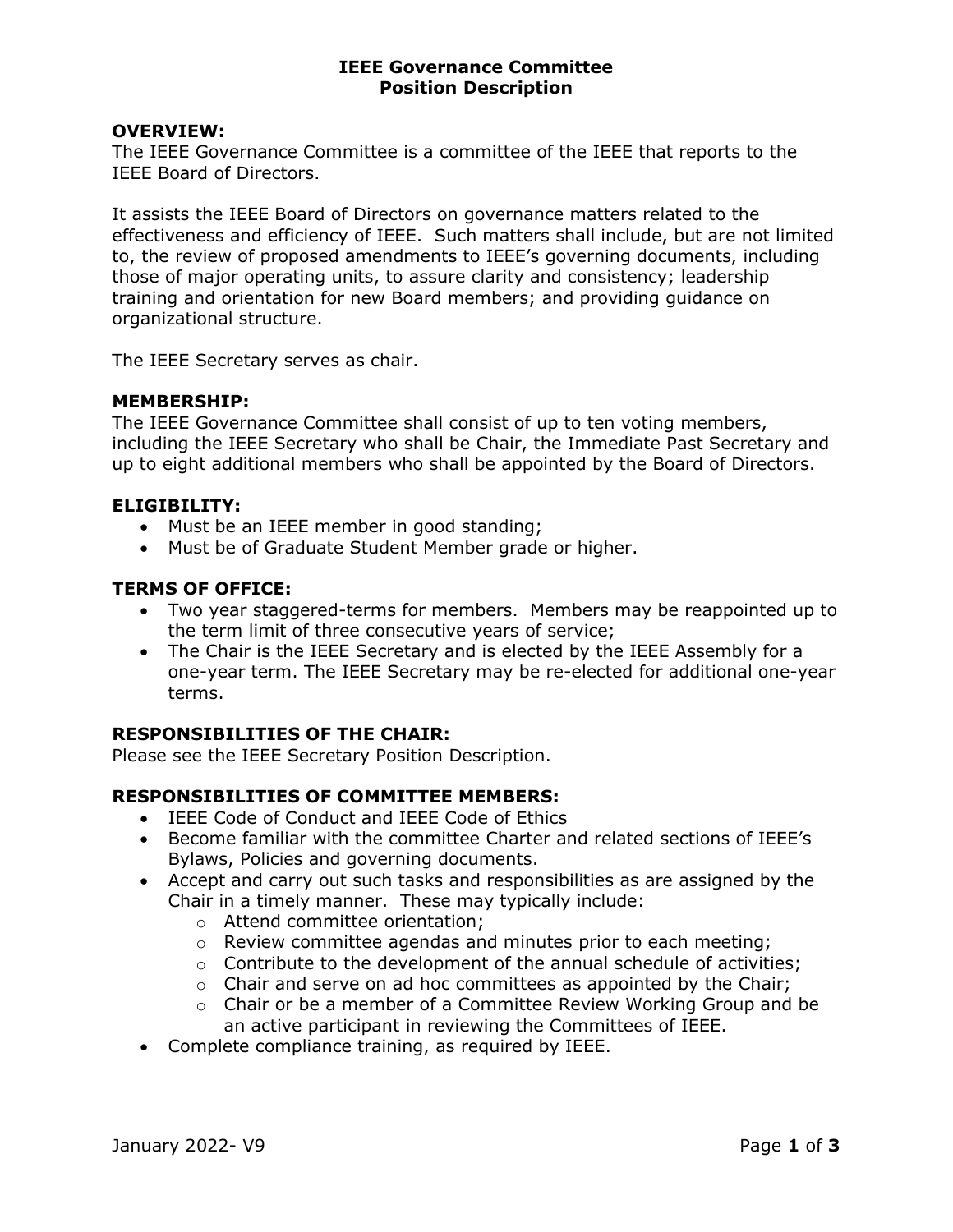#### IEEE Governance Committee Position Description

# QUALIFICATIONS AND SKILLS:

### Knowledge

- Basic knowledge of good governance principles;
- Detailed knowledge of the mandates and operations of the IEEE Board of Directors and IEEE Major Boards;
- Detailed knowledge of the IEEE Constitution, Bylaws, Policies and processes under which the governance mandates and operations are formed;
- Detailed knowledge of the IEEE organizational structure.

### **Experience**

- Experience at senior levels of IEEE or equivalent governing structures in academia or industry;
- Experience on the IEEE Board of Directors is desirable, but not mandatory;
- Experience relevant to the mission of the Committee, acquired either through volunteer activities in IEEE or in similar roles in other organizations;
- Experience in working within IEEE's operating culture of volunteer/staff partnerships or experience in other organizations that should provide good preparation for working in the IEEE culture.

## Personal Characteristics

- Ability to think critically;
- Detail oriented;
- Evidence of a high level of professionalism in prior IEEE volunteer roles;
- Strong communications and consensus-building skills;
- Ability to act with discretion and preserve the confidentiality of confidential information;
- Honesty, integrity, and adherence to high ethical standards.

## Additional Qualifications for Chair

- Excellent leadership skills including, but not limited to, the ability to motivate others, negotiate compromise, and resolve differences;
- Ability to maintain positive working relationships;
- Ability to set direction;
- Ability to facilitate and run meetings efficiently, including familiarity with parliamentary procedures.

## ESTIMATED TIME REQUIREMENTS:

| <b>Item</b>                                             | <b>Total Estimated Time</b>                      |
|---------------------------------------------------------|--------------------------------------------------|
|                                                         | <b>Required</b>                                  |
| <b>Material and Agenda Review</b>                       | 12 hours/meeting (typically 3<br>per year)       |
| <b>In-Person Meetings</b> (not including travel time)   | 1 day (2-3 times per year)                       |
| Teleconferences (typically 2 to 4 per year)             | As needed (approximately 3<br>hours per meeting) |
| <b>Correspondence</b> (emails, drafting of items, etc.) | 4 hours/month                                    |